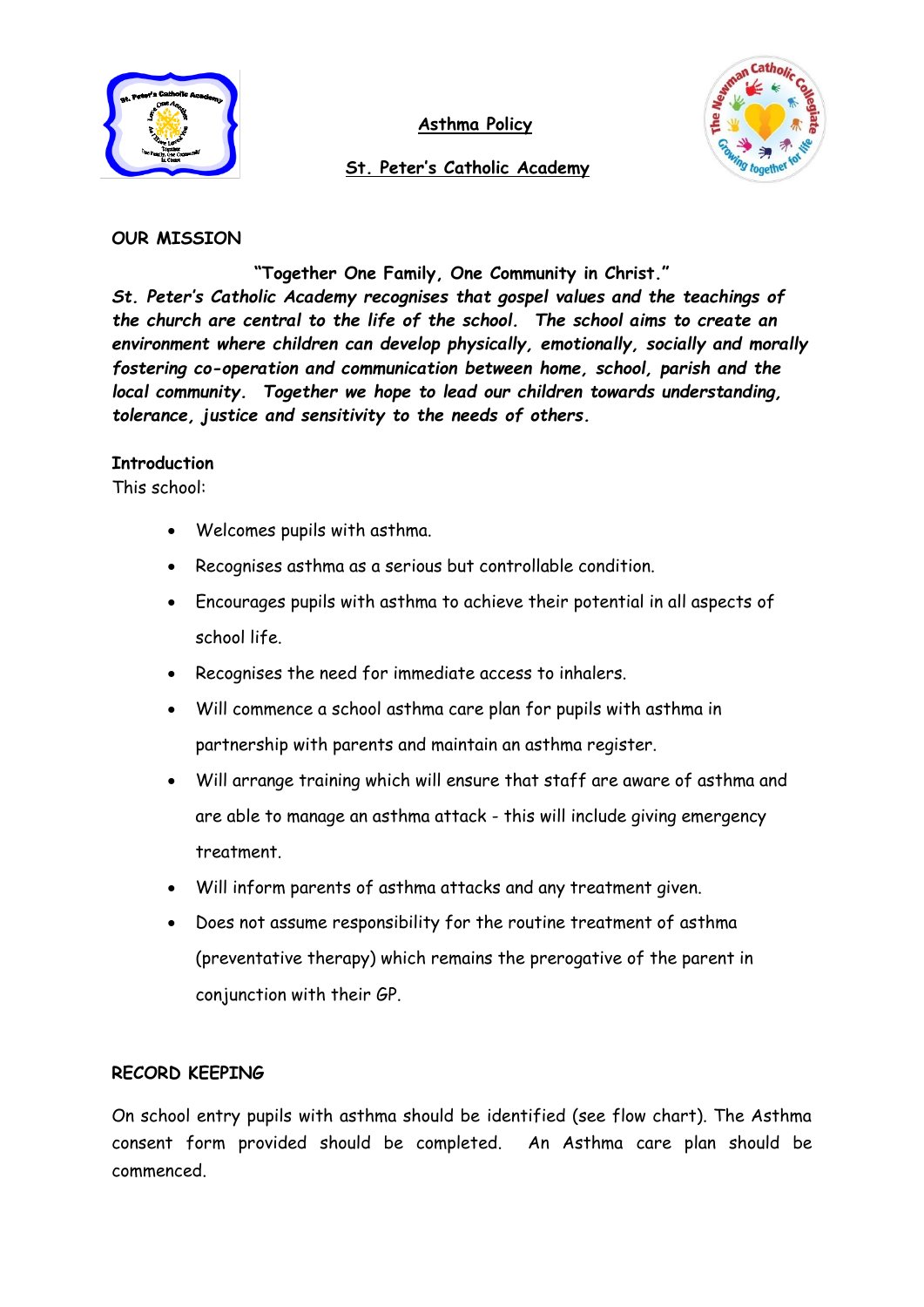An asthma register should be maintained (this should be accessible to staff and a copy kept with the schools emergency inhaler if they have one).

It may be helpful in static class rooms to have a list of pupils with asthma in or near the teacher's desk- particularly when supply teachers are employed.

A record of use of the pupil's inhaler/schools emergency inhaler must be kept on the log sheet provided, with all details completed.

A copy of the notification letter should be given to the parent/carer and also a copy kept on the pupil's record.

If the same pupil has to use the inhaler more than once a term they should be brought to the attention of the School Nurse. This may indicate a pupil is inadequately treated and therefore at risk.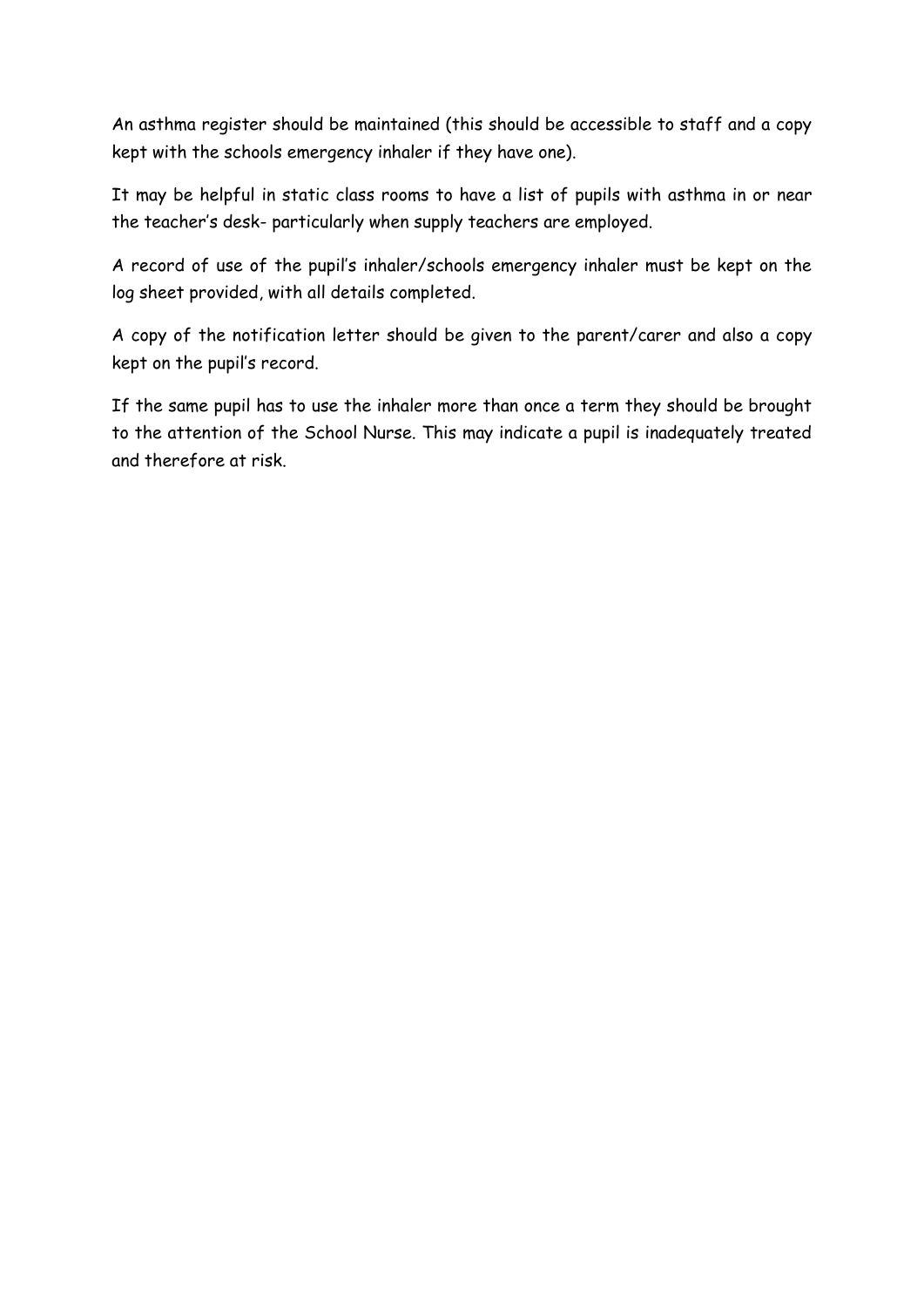## **Identification of Pupil requiring Asthma Care Plan**